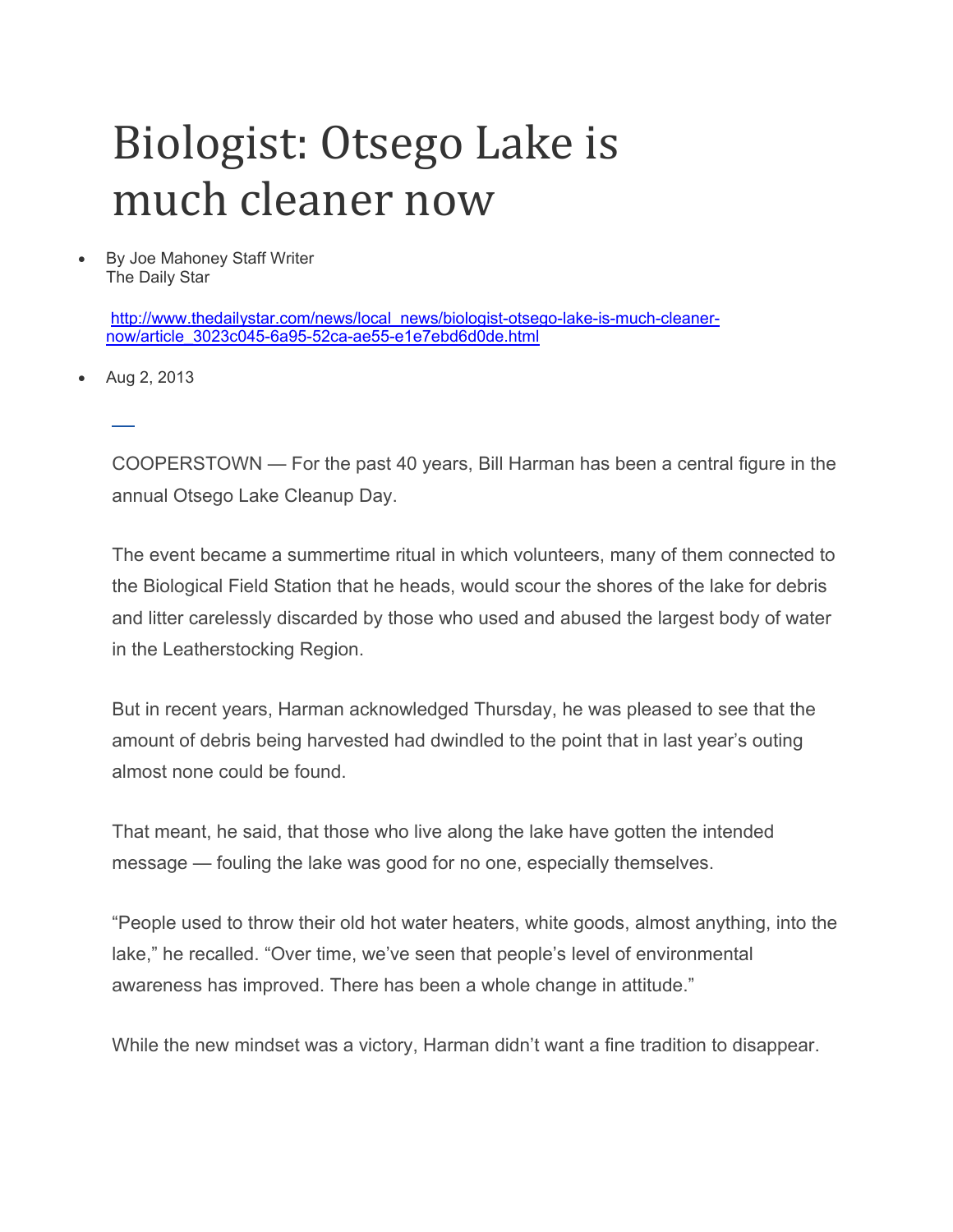So he decided that instead of holding a lake cleanup day this year, he would change the activity's mission as well as the title. And so on Sunday, the first Otsego Lake Invasive Species Awareness Day will be held.

The goal, though, is essentially the same: protecting the lake and keeping it a hospitable place for both human activity and the native species that thrive in and along it.

Harman said he expects to be joined on the lake by about 15 staffers and interns, and he's encouraging lake front residents to join in the effort.

"We're asking people to go out in canoes and kayaks and just paddle around, and if they see anything that looks suspicious, we'd like them to bring it to us," said Harman, the veteran professor of lake management for the State University College at Oneonta. He presides over a one-of-a-kind graduate studies program in lake management that attracts students from across the nation.

There are numerous varieties of aquatic nuisance species — from plants, to mollusks, to fish and crustaceans.

Harman can tell you off the top of his head which ones have taken up residence in Otsego Lake, which ones have been there but have been eradicated and which ones have still not found there way there, as well as which native species were once there but have vanished for one reason or another.

Water chestnuts have been found in Otsego Lake, although there has been some success in keeping them in check. Zebra mussels are not in the lake, and Harman is hoping those participating in Sunday's outing will keep an eye out of them.

One non-native species of fish that has caused problems for the lake's ecosystem is the alewife, first documented in Otsego Lake in the 1980s. While the lake trout fattened up on the alewife, they were getting out of control and eating more than their share of the